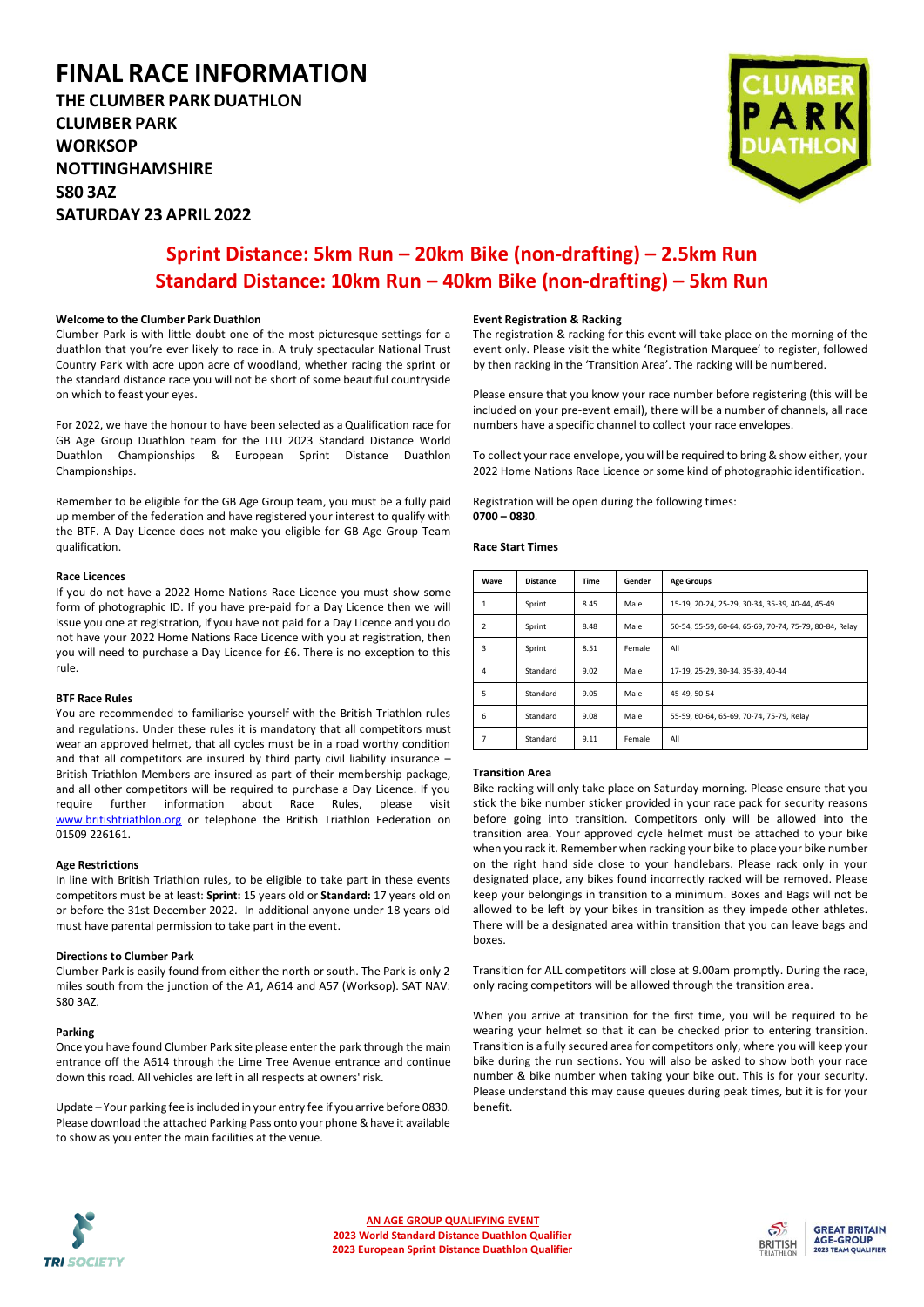# **FINAL RACE INFORMATION**

**THE CLUMBER PARK DUATHLON CLUMBER PARK WORKSOP NOTTINGHAMSHIRE S80 3AZ SATURDAY 23 APRIL 2022**



# **Sprint Distance: 5km Run – 20km Bike (non-drafting) – 2.5km Run Standard Distance: 10km Run – 40km Bike (non-drafting) – 5km Run**

### **Team Event**

The whole team will need to register together for the event. All Team Members must show either their 2022 TE/Home Nations Race Licence or purchase a TE Day Licence for £6 when checking into transition for the first time. No teams have purchased these upfront as we do not allow it. All relay team tags will take place by the team's bike racking position, inside the transition area. To compete in the Team Category, you will need 2 or 3 team members. To complete a 'tag' competitors are required to exchange their 'ankle strap'.

## **Electronic Timing & Results**

We are using a RFID chip timing system to time the race. There will be live results & a live tracker for the event available via the event website. Please ensure that you only cross the timing points, which register your times when you are competing. To avoid this problem do not climb over barriers as they are put in place to prevent access from these areas prior to the event. Failure to comply with this request will trigger the chip and will potentially invalidate your result.

#### **Medical Conditions**

Competitors are required write their next of kin & contact details on the back of their race numbers using a waterproof pen. If you have any type of medical condition or are taking any type of medication please write a large 'MC' on the bottom left of your race number. Please write your medical condition fully on the back of your number also. This is not just an administrative request. This information could prove essential in a critical emergency. This will only be used in the event of you being involved in an accident.

**Standard Distance Race (**10km Run - 40km Bike - 5km Run)

# The 1st Run – 10km (Two x 5km Laps)

The race will start underneath the start / finish gantry. Proceed along this road for 400 metres, turning left at the first cross roads junction. Follow this road round, and over a bridge. Stay on the main road, which bends to the left until you reach the turn round point at just over 2.5km.

Please turn at the sign that says **TURN HERE 10KM.**

From the far turn round point, retrace your route back towards transition, when you reach the bridge, there will be another **TURN HERE 10KM** sign – this is the half way & your second turn point, along with a drink station.

Retrace your steps back to the **TURN HERE 10KM** sign at the far point, before turning back towards transition. This time when you reach the drinks station & **TURN HERE 10KM** sign, continue straight on to the run finish & transition area.

#### Bike – 40km (Two Laps x 20km)

The first and last mile of the bike will be closed to traffic, but the road is also very narrow with speed humps so please ride with extreme caution.

From the transition area turn left, follow this road until you reach Lime Tree Avenue. This section is narrow, please be careful. Turn left onto Lime Tree Avenue. After 1/2 mile you will go over a narrow bridge and through a narrow entrance into Clumber Park. Slow down please and be very careful, expect oncoming traffic. After 2 miles, you will reach a cross roads. Turn left onto the B6034; stay on this road for 1.4 miles until you reach a mini island. Please take

extreme care here, as there is likely to be a build up of traffic due to the duathlon. Turn left at the mini island towards Thoresby Hall. Stay on this road for 2.6 miles until you reach another island. Again this island is likely to be busy. Turn left here onto the A614. There is a neutralised section here, please do not overtake in this section. The A614 is a busy fast flowing road, please proceed with extreme caution. Stay on the A614 for 4.4 miles until you reach the main entrance to Clumber Park – Applehead Lodge. Turn left here, and return back into Clumber Park. Stay on Lime Tree Avenue for 3.3 miles. Until you reach the narrow bridge and narrow entrance. Follow the same course for a 2nd lap. On your return into Clumber Park for the second time, go along Limetree Avenue for 2.3 miles, until you reach a fork in the road. On your 2<sup>nd</sup> lap turn left here, and retrace your route back into transition.

The bike course will be using a number of main roads and a number of smaller roads through some of the adjacent villages. All major junctions will be both signposted and marshalled but cyclists should familiarize themselves with the route prior to competing. You are reminded that the cycle section is on open roads, so please ensure that you observe the rules of the road at all times. Any reported infringements, such as crossing white centre lines, or failing to take due care will result in a DQ.

There will also be British Triathlon motorbike marshals on the cycle section. These motorbikes will be on the course to ensure that athletes adhere to the rules of the sport and rules of the road, and also to act as communication points for us the event organisers. If you need any type of assistance, then please flag down one of these motorbikes. There will also be a mechanical support vehicle and medical ambulances based along the bike course.

# **BIKE COURSE – NEUTRALISED / NO OVERTAKING SECTIONS**

There are two small neutralised sections on the bike route for reasons of safety.

The first section is 300 metres into the bike course as you are going through a narrow coned section, this section lasts for approx. 100 metres. The second section is at the half way point of each lap, as you turn onto the A614. All riders must ride inside the cones. This is to protect cyclists as you turn onto the A614.

There is no overtaking allowed within these sections as it is too narrow.

You will be disqualified for Dangerous Riding if you DO NOT adhere to these neutralised sections.

You must take the utmost care at junctions and should note in the course details that you do not have right of way at a number of sections. Check that the junction is clear before continuing. You must obey the Highway Code, which is also the Law. Don't take risks to save two seconds.

Please ride on the left and overtake briefly on the right before returning to ride on the left. This race is a non-drafting race for all categories (i.e. no cycling to close to another cyclist or in a pack). You are also reminded no 'side by side' riding will be allowed. Time penalties and DQ's will be issued by the referee for